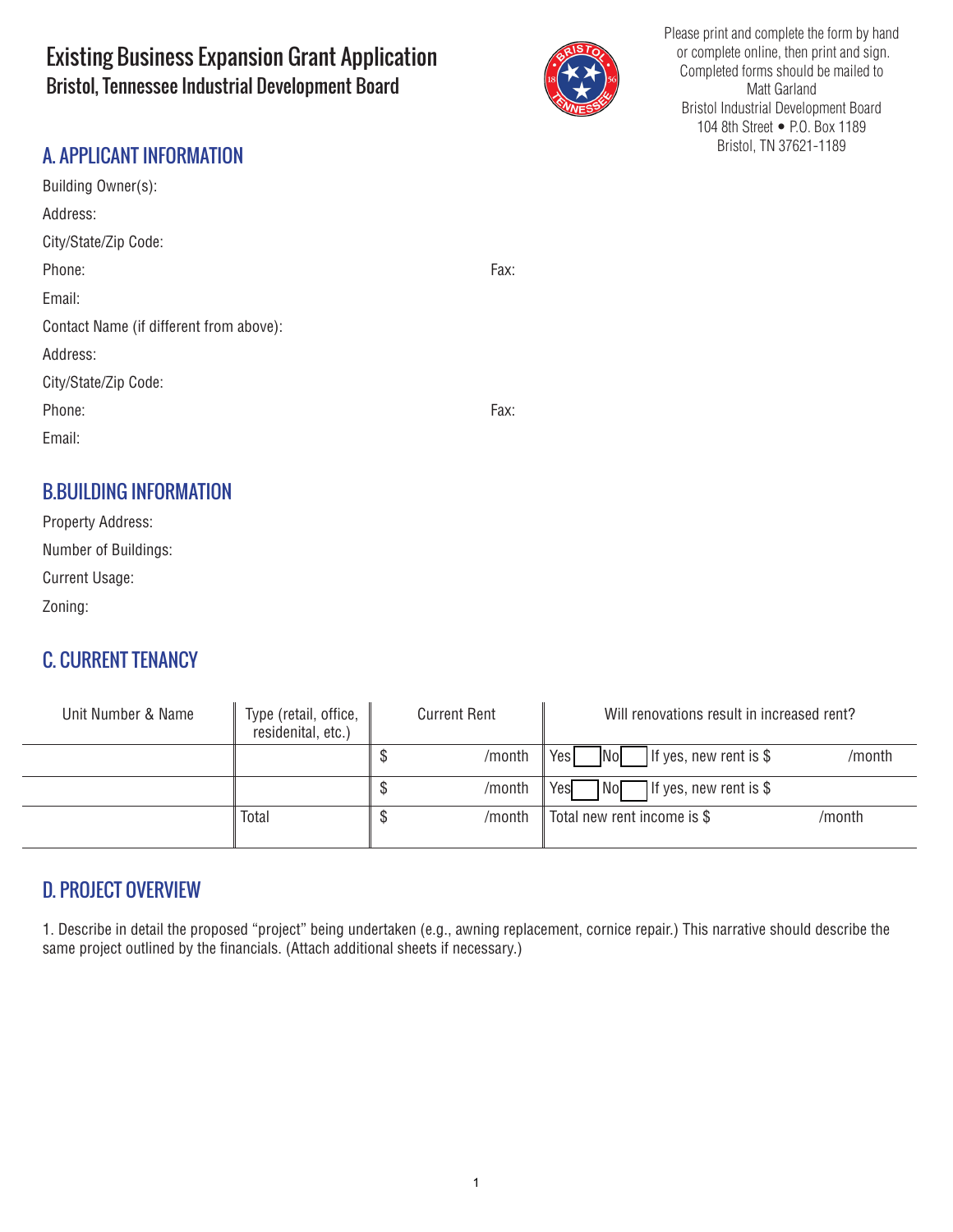- 2. When will the project begin?
- 3. When will the project be completed?
- 4. Has any portion of the project been started yet?

If yes, please describe. *(Note: Any portion of the project started prior to an agreement resulting from this application will not be eligible for assistance or count as match funding for this project.)*

## E. ECONOMIC DEVELOPMENT OVERVIEW

#### JOB CREATION/RETENTION

| Will new jobs be created upon completion of this project? Yes $\Box$ No $\Box$ |  | If yes, how many and what is the job classification? |
|--------------------------------------------------------------------------------|--|------------------------------------------------------|
|                                                                                |  |                                                      |
| Will this project retain existing jobs? Yes<br>No I                            |  | If yes, how many and what is the job classification? |

#### MARKET AND CUSTOMER BASE EXPANSION

Please describe how this grant will assist with market expansion and/or customer base expansion:

#### PROJECTED INCOME/REVENUE GROWTH

Please describe how this grant will assist with projected income/revenue growth:

#### ADDITIONAL INVESTMENT

Please describe any private investment committed to this project.

Please describe complete scope of work that private investment will be applied to.

Other public investments pending or currently committed to the project:

In addition to Existing Business Exansion, what other investment is involved?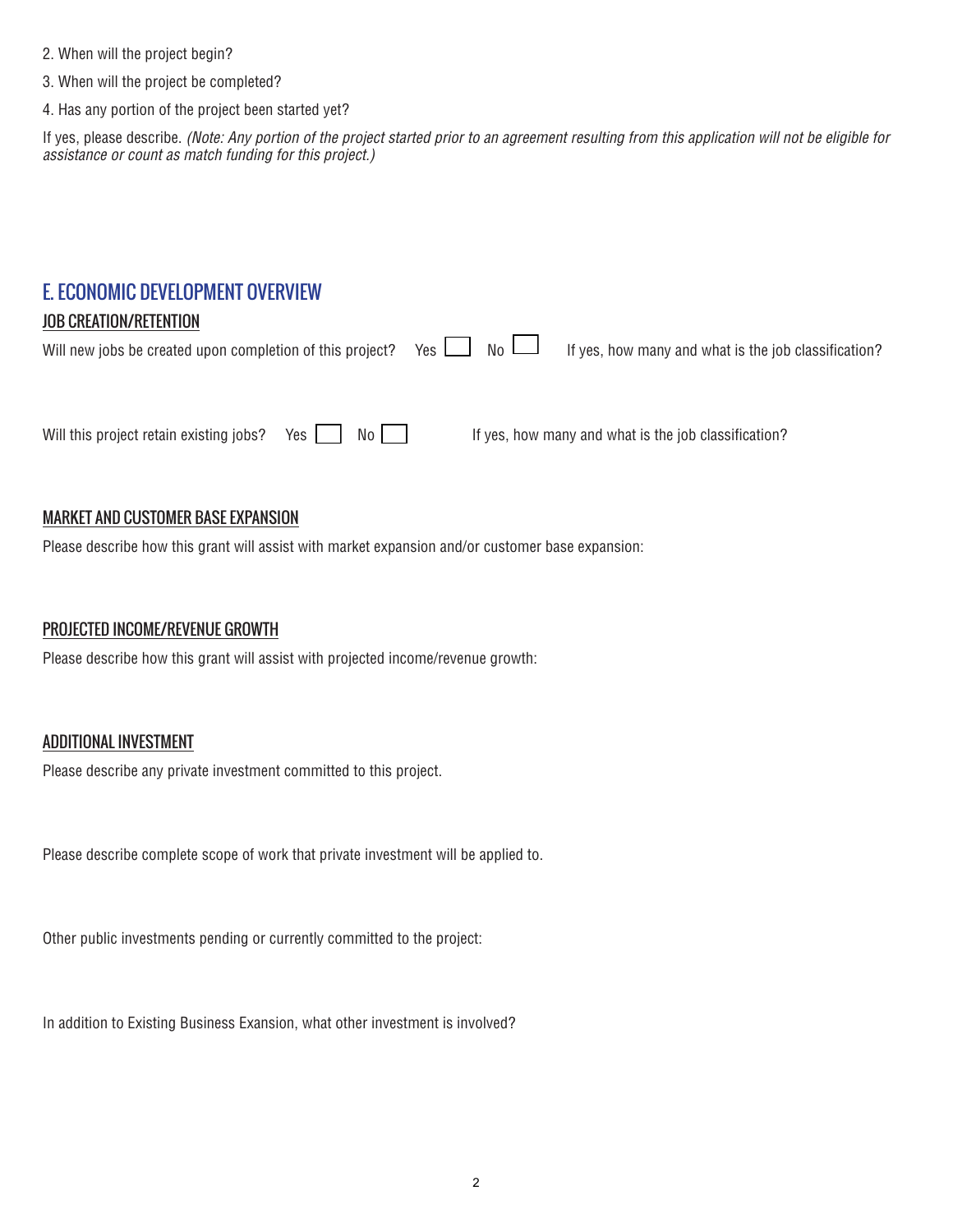| H. ATTACHMENTS (Check if submitted. If not, please explain why.                 |                       |
|---------------------------------------------------------------------------------|-----------------------|
| Drawings and specifications. Yes $\boxed{\phantom{a}}$ No $\boxed{\phantom{a}}$ | Not included because: |
| Current photographs of building. Yes<br>$\mathsf{No}$                           | Not included because: |
| Estimates and timeline of project. Yes $\Box$<br>No                             | Not included because: |